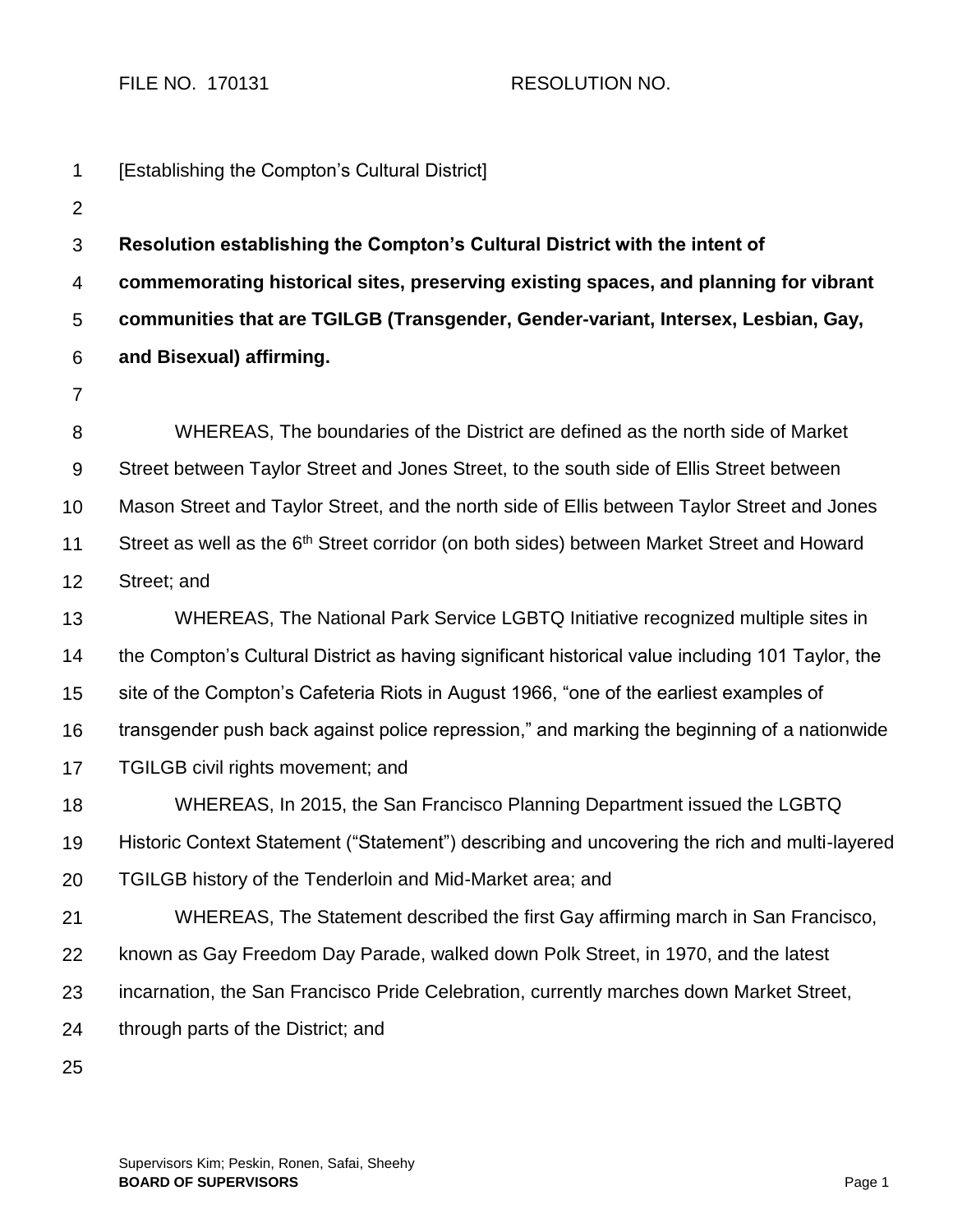1 2 3 4 5 WHEREAS, The Statement outlined the rich history of the Tenderloin and Mid-Market area including having been the site of some of the first lectures on homosexuality by anarchist Emma Goldman in 1899 at 117 Turk Street; the first and largest public gathering of Lesbians at the Hotel Whitcomb at 1231 Market Street, and the first public discussion on parenting for both gay men and lesbians at Glide Memorial Church at 441 Ellis Street in 1966; and

6 7 8 9 10 11 12 13 14 15 16 17 18 19 WHEREAS, The LGBTQI community has frequently relied on night-life spaces as the centers of community-building and the Tenderloin and Mid-Market area have been the hub of gay nightlife from the 1940s to the present, and these past and present spaces of theaters, bars, cafes, and clubs include Black Cat Café at the basement of 54 Mason Street, Old Crow at 962 Market Street; Silver Rail at 974 Market Street; Gangway at 841 Larkin Street; Aunt Charlie's at 133 Turk Street; Tait's Café at 44 Ellis Street; Why Not at 517 Ellis Street; Gilded Cage at 126 Ellis Street; Peter Pan at 30 Mason Street; Rocket Club at 230 Turk Street; Blue and Gold at 136 Turk Street ; Club Turkish Baths at 132 Turk Street; Streets of Paris at 54 Mason Street; Frolic Room at 141 Mason Street; Donut Palace at 1019 Market Street; Deco Lounge at 510 Larkin Street; Tea Room Theatre at 154 Eddy Street; Queen Mary's Pub at 133 Turk Street; Strand Theater at 1051 Market Street; Jackson's Bar and Grill at 118 Jones street; Crystal Bowl at 1032 Market Street; 1228 Club at 1228 Sutter Street; Kip's Bar at 70 Eddy Street; Tay-Bush Inn at 900 Bush Street; 585 Club at 585 Post Street; and the Rocket Club at 236 Leavenworth Street, and

20 21 22 23 WHEREAS, The Tenderloin and Mid-Market area was the site of literary inspiration and freedom, and also hosted the Adonis bookstore at 348 Ellis Street as one of the first gay bookstores in the nation; and WHEREAS, The Tenderloin and Mid-market area became a nucleus of social services

24 25 directed at TGILGB people including the Tenderloin Clinic at 251 Hyde Street which provided services to gay San Franciscans in the 1980s, the Tenderloin AIDS Network at 200 Golden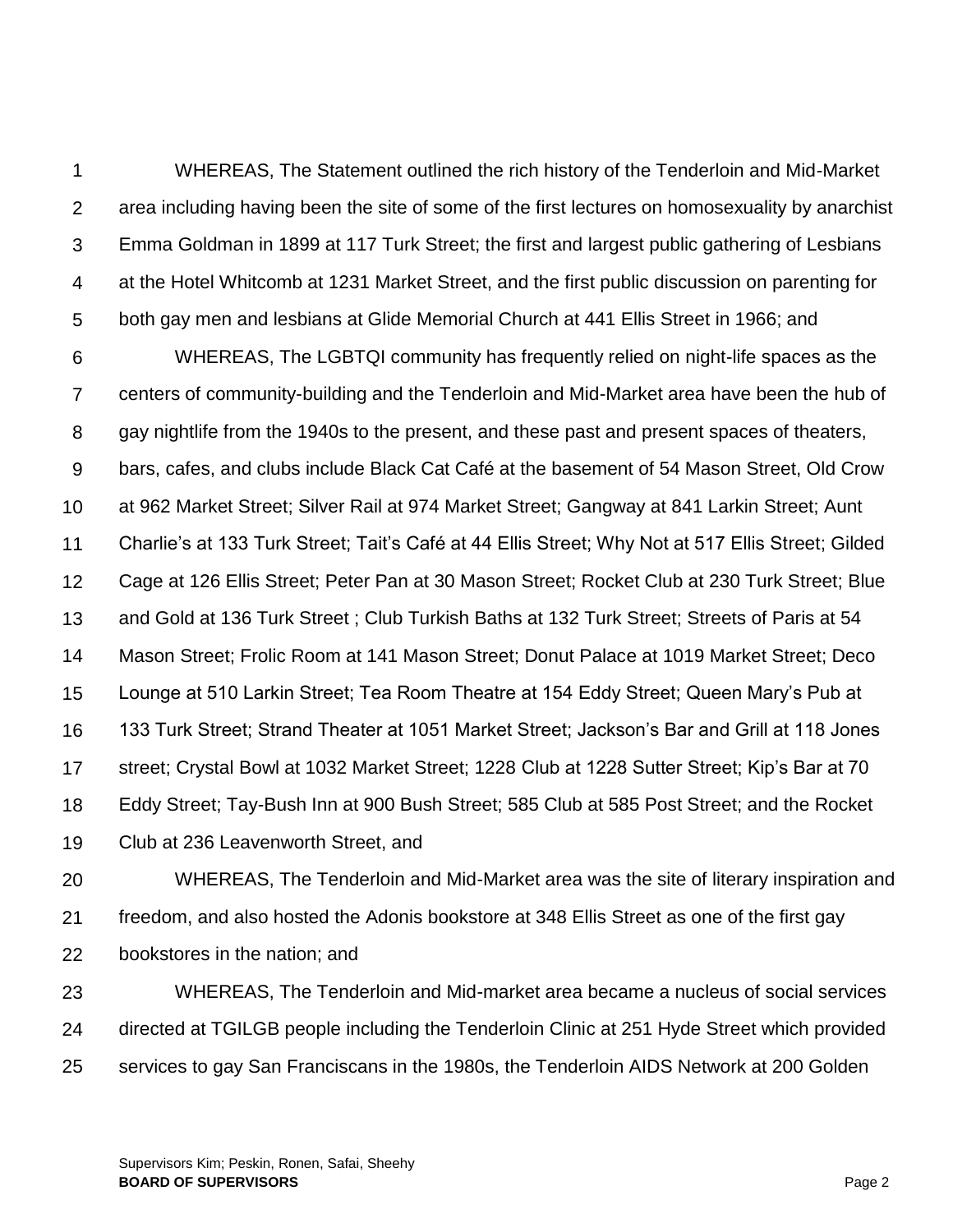1 2 Gate Avenue, and the Janus Information Facility at 681 Ellis Street, that supported Female to Male ("FTM") medical transitions; and

3 4 5 6 7 8 9 WHEREAS, Many TGILGB persons, specifically Transgender and Gender-variant individuals, faced and continue to face discrimination in accessing housing, and the Tenderloin was and is a refuge, specifically SRO (Residential Hotels) housing stock such as the El Rosa Hotel at 166 Turk Street that in the1960s rented to Transgender women; and WHEREAS, Today there is a vibrant TGILGB community, in the Tenderloin and Mid-Market area, and in specific Trans women, who consider the Tenderloin the last place of refuge; and

10 11 12 WHEREAS, According to the 2015 San Francisco Homeless Point-In-Time Count Report and Survey, 29% of all homeless are TGILGB, many of whom are on the streets in and around the District and transition into low-income hotels in the District; and

13 14 15 16 17 WHEREAS, The Trump administration has a complete disregard for the lives and safety of the TGILGB community, and in particular Transgender women, and while the District memorializes the whole history of the Tenderloin and Mid-Market area, it seeks to concentrate the District within the aforementioned boundaries in order to create a vibrant, safe, and supportive neighborhood for the Transgender community; now, therefore, be it

18 19 20 21 22 23 24 RESOLVED That the Board of Supervisors of the City and County of San Francisco (hereinafter "the Board") establishes the Compton's Cultural District to preserve and further develop the Tenderloin and Mid-Market area's past, present, and future manifestation of TGILGB communities and resources, recognize the historical and present contributions of the community and neighborhood, and to specifically stabilize TGILGB residents and their housing, artists and performing arts institutions, businesses and community-serving institutions; and, be it

25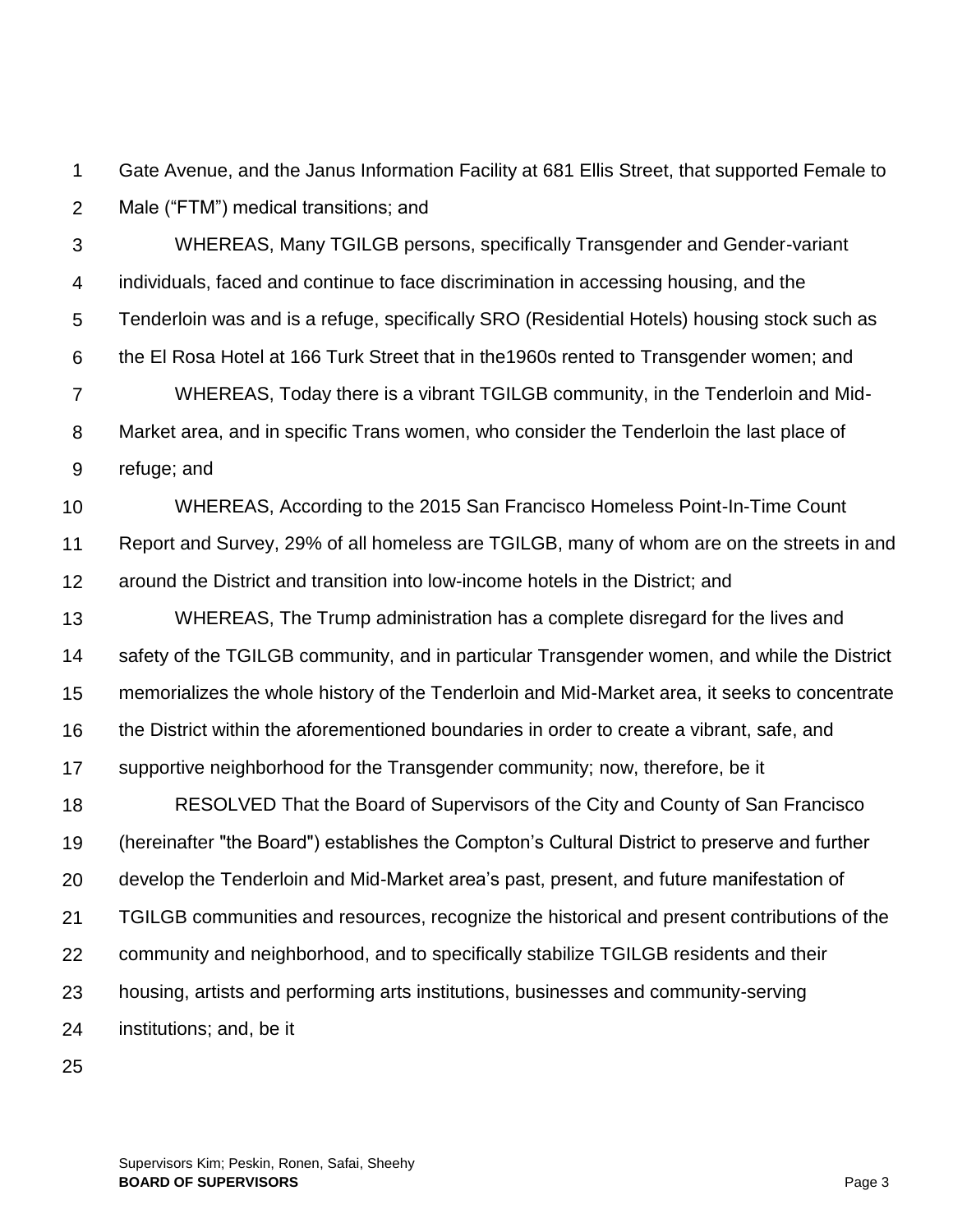1 2 3 4 5 6 7 8 9 FURTHER RESOLVED, The Board of Supervisors urges the Human Rights Commission along with the Office of Economic Workforce Development ("OEWD"), the Planning Department, and the Compton's Cultural District working group consisting of members of the community representing the following sectors: residents, historical preservationists, arts and cultural workers, small business owners and employees, club promoters and nightlife experts, housing and tenant advocates, TGILGB advocates, land use, social and health services, and city department and other local agency staff to develop a strategic implementation plan to set policies that promote community development and stabilization, and increase the presence and visibility of the District; and, be it

10 11 12 13 14 15 16 17 18 FURTHER RESOLVED, Other city departments and other bodies may be requested to be part of the strategic planning of the District, including but not limited to: the Historic Preservation Commission; Office of Housing & Community Development; Department of Public Health; Department of Homelessness; Aging and Adult Services Commission; Small Business Commission; San Francisco Arts Commission; Department of Human Services; Department of Aging and Adult Services; Department of Children, Youth and their Families; Office of Community Investment and Infrastructure; Department of Building Inspection, Department of Public Works; Entertainment Commission, and Park and Recreation Department, and, be it

19 20 21 22 23 FURTHER RESOLVED, That such strategic plan for the Compton's Cultural District be developed by the working group in conjunction from the above listed government bodies be submitted to the Planning Commission and Board of Supervisors within 8 months of adoption of this resolution; and, be it FURTHER RESOLVED, That the Board commends the effort of the TGILGB

24 25 community in working with the Office of Supervisor Kim towards the creation of the Compton's